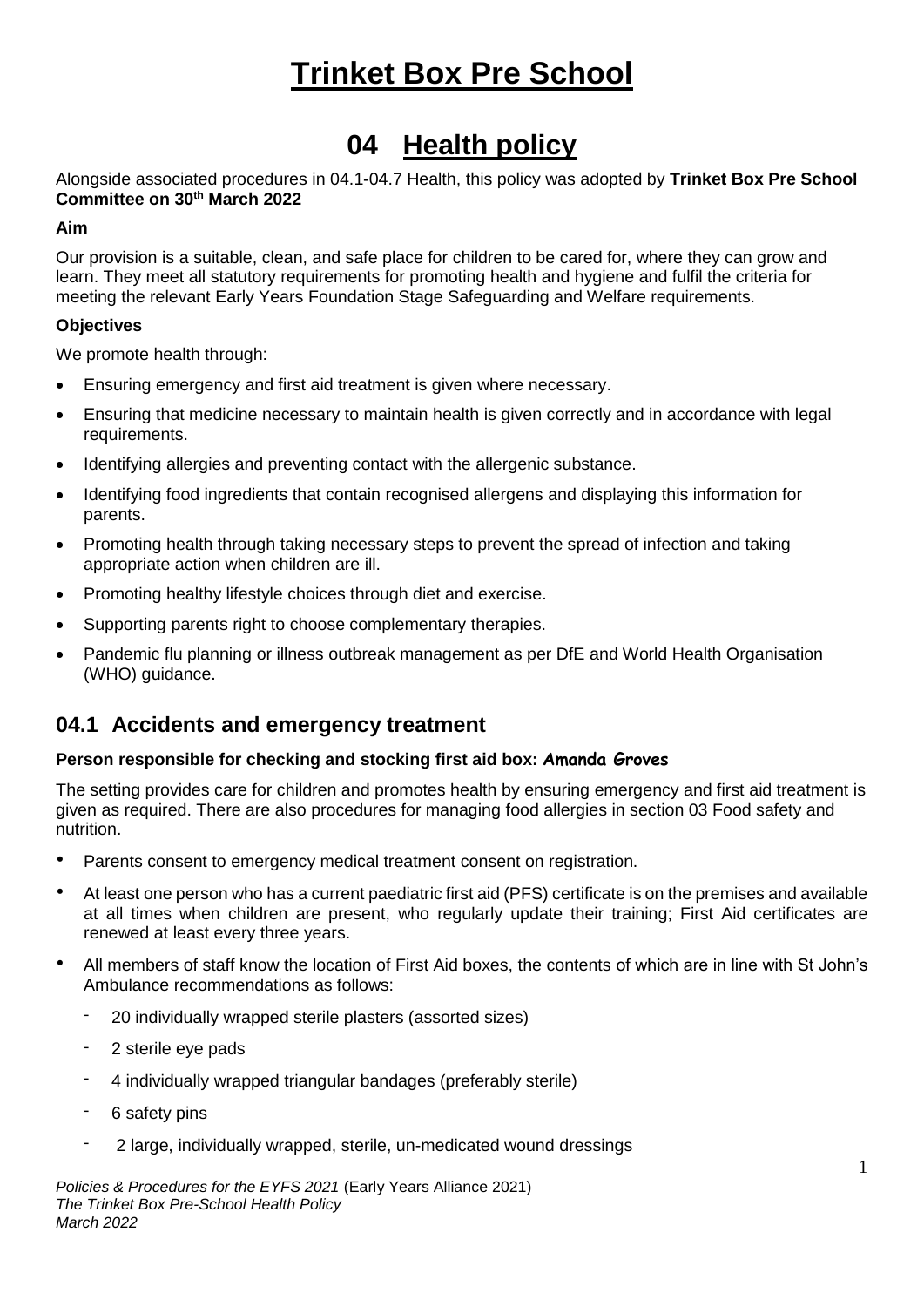- 6 medium, individually wrapped, sterile, un-medicated wound dressings
- a pair of disposable gloves
- adhesive tape
- a plastic face shield (optional)
- No other item is stored in a First Aid box.
- Vinyl single use gloves are also kept near to (not in) the box, as well as a thermometer.
- There is a named person in the setting who is responsible for checking and replenishing the First Aid Box contents.
- Ice packs are kept to use as a cold compress.
- For minor injuries and accidents, First Aid treatment is given by a qualified first aider; the event is recorded in the setting's Accident Record book. Parents sign the accident form on collection of their child.
- In the event of minor injuries or accidents, parents are normally informed when they collect their child, unless the child is unduly upset or members of staff have any concerns about the injury. In which case they will contact the parent for clarification of what they would like to do, i.e. collect the child or take them home and seek further advice from NHS 111.

## **Serious accidents or injuries**

- An ambulance is called for children requiring emergency treatment.
- First aid is given until the ambulance arrives on scene. If at any point it is suspected that the child has died, '06.07 Death of a child on site' procedure is implemented and the police are called immediately.
- The registration form is taken to the hospital with the child.
- Parents or carers are contacted and informed of what has happened and where their child is being taken to.
- The setting manager arranges for a taxi to take the child and carer to hospital for further checks, if deemed to be necessary.

## **Recording and reporting**

- In the event of a serious accident, injury, or serious illness, the Manager notifies the designated officer using '6.1c Confidential safeguarding incident report form' as soon as possible.
- The Committee is consulted before a RIDDOR report is filed.
- If required, an online RIDDOR form is completed; a copy is retained for the file.
- The Committee are notified by the setting manager of any serious accident or injury to, or serious illness of, or the death of, any child whilst in their care in order to be able to notify Ofsted and any advice given will be acted upon. Notification to Ofsted is made as soon as is reasonably practicable and always within 14 days of the incident occurring. The Manager will, after consultation with the directors/trustees, inform local child protection agencies of these events

## **04.2 Administration of medicine**

Key persons are responsible for administering medication to their key children; Management ensure consent forms are completed, medicines stored correctly and records kept.

Administering medicines during the child's session will only be done if absolutely necessary.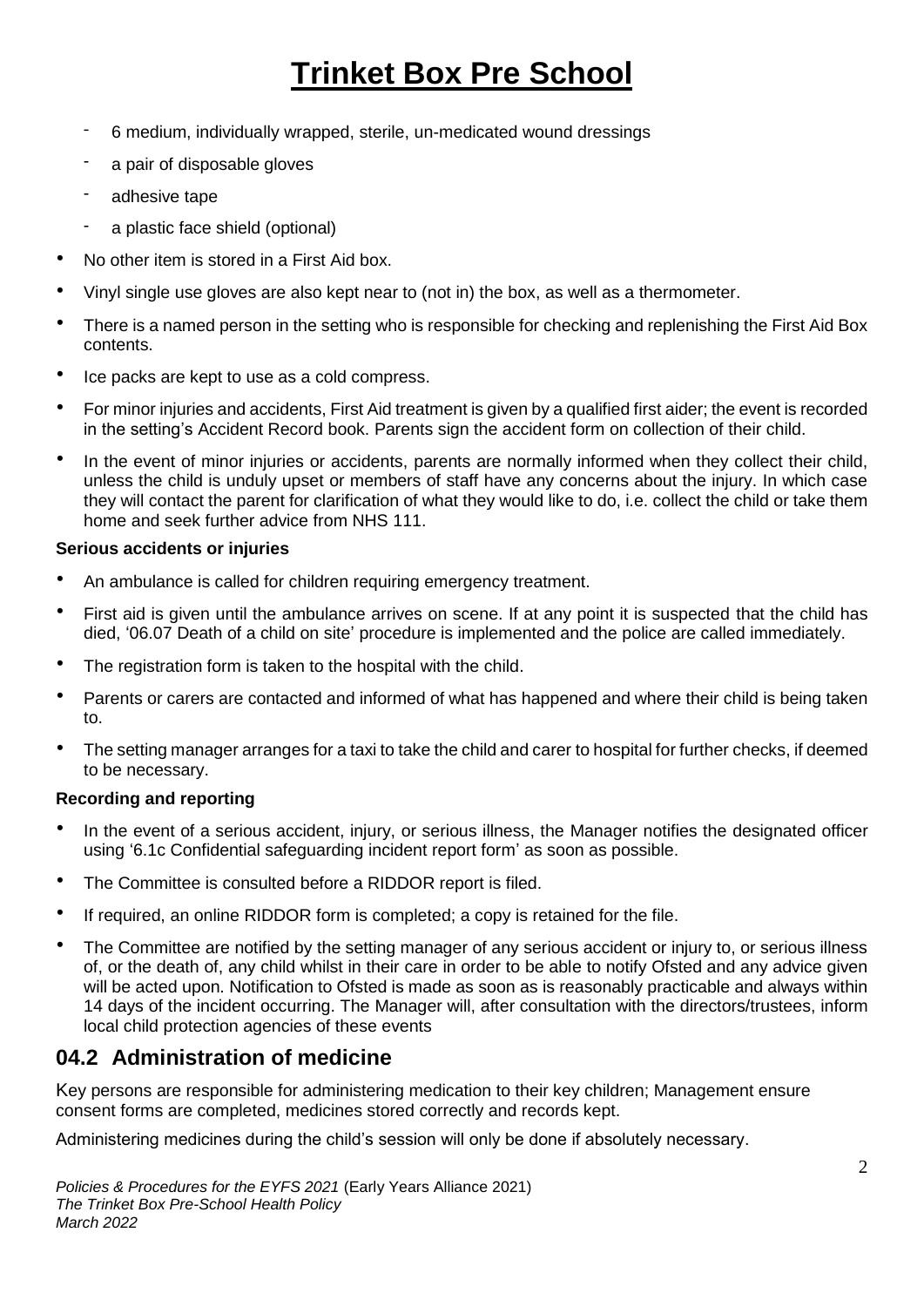If a child has not been given a prescription medicine before, it is advised that parents keep them at home for 48 hours to ensure no adverse effect, and to give it time to take effect. The setting manager must check the insurance policy document to be clear about what conditions must be reported to the insurance provider.

## **Consent for administering medication**

- Only a person with parental responsibility (PR), or a foster carer may give consent. A childminder, grandparent, parent's partner who does not have PR, cannot give consent. Consent can be given by those other than the parents with parental responsibility, if an email has been received stating the medication, the dosage, expiry date and doctors name. This is printed and attached to the consent form.
- When bringing in medicine, the parent informs a member of the Management team, who will complete the consent form with the parent. All staff are aware that they don't take the responsibility of completing the form with parents.
- Management who receive the medication, check it is in date and prescribed specifically for the current condition. It must be in the original container (not decanted into a separate bottle). It must be labelled with the child's name and original pharmacist's label.
- Medication dispensed by a hospital pharmacy will not have the child's details on the label but should have a dispensing label. Management must check with parents and record the circumstance of the events and hospital instructions as relayed to them by the parents.
- The Management team member who receives the medication, asks the parent to sign a consent form stating the following information. No medication is given without these details:
	- Full name of child and date of birth.
	- Name of medication and strength.
	- Who prescribed it.
	- Dosage to be given.
	- How the medication should be stored and expiry date.
	- A note of any possible side effects that may be expected.
	- Signature and printed name of parent and date.

## **Storage of medicines**

All medicines are stored safely. Refrigerated medication is stored separately or clearly labelled in the children's fridge in the kitchen and the time to administer the medication is written up on the board. This is also relayed to the child's keyworker.

- The key person is responsible for ensuring medicine is handed back at the end of the day to the parent, although ultimately it is the parents responsibility to collect it.
- For some conditions, medication for an individual child may be kept at the setting. A Healthcare plan form must be completed. The setting Manager checks that it is in date and returns any out-of-date medication to the parent.
- Parents do not access where medication is stored, to reduce the possibility of a mix-up with medication for another child, or staff not knowing there has been a change.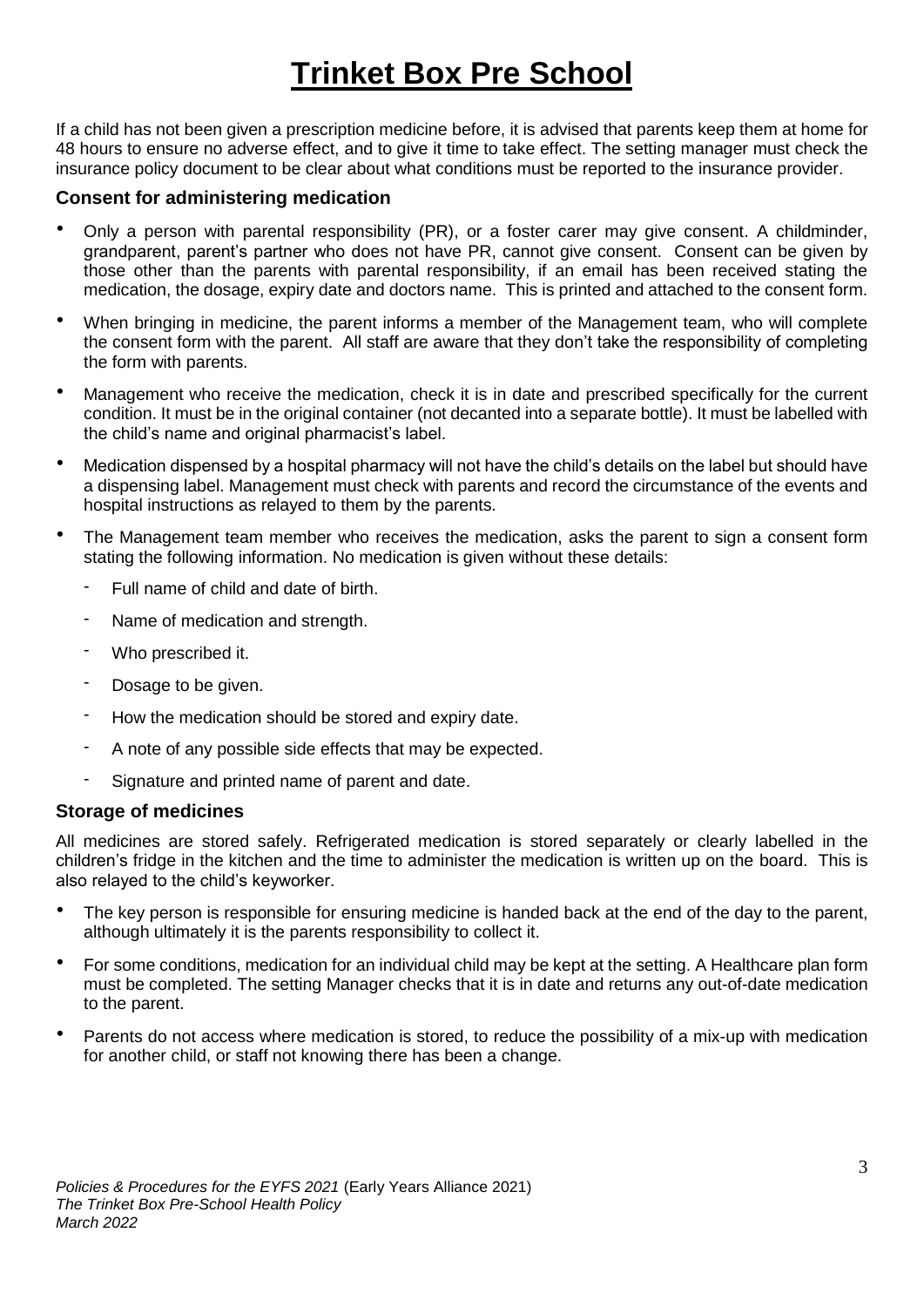## **Record of administering medicines**

A record of medicines administered is kept near to the medicine in the kitchen, or in the setting manager's office. Settings can choose which works best for them, as long as members of staff are aware and it is consistent.

*Medicine record sheets are kept in the Medication folder, which is in a locked cupboard in the Setting Manger's office. Once it has been signed by the parent at the end of the day, the keyworker will hand it to the Management team and they will file it.* 

The medicine record sheet records:

- Name of child.
- Name and strength of medication.
- The date and time of dose.
- Dose given and method.
- Signed by key person/setting manager.
- Verified by parent signature at the end of the day.

A witness signs the medicine record sheet to verify that they have witnessed medication being given correctly according to the procedures here.

- No child may self-administer. If children are capable of understanding when they need medication, e.g. for asthma, they are encouraged to tell their key person what they need. This does not replace staff vigilance in knowing and responding.
- The medication records are monitored to look at the frequency of medication being given. For example, a high incidence of antibiotics being prescribed for a number of children at similar times may indicate a need for better infection control.

## **Children with long term medical conditions requiring ongoing medication**

- Risk assessment is carried out for children that require ongoing medication. This is the responsibility of the setting manager and key person. Other medical or social care personnel may be involved in the risk assessment.
- Parents contribute to risk assessment. They are shown around the setting, understand routines and activities and discuss any risk factor for their child.
- For some medical conditions, key staff will require basic training to understand it and know how medication is administered. Training needs is part of the risk assessment.
- Risk assessment includes any activity that may give cause for concern regarding an individual child's health needs.
- Risk assessment also includes arrangements for medicines on outings; advice from the child's GP's is sought if necessary, where there are concerns.
- The Healthcare plan form is completed fully with the parent; outlining the key person's role and what information is shared with other staff who care for the child.
- The plan is reviewed annually. This includes reviewing the medication, for example, changes to the medication or the dosage, any side effects noted etc. The parent should notify the setting in writing if any medication needs to change.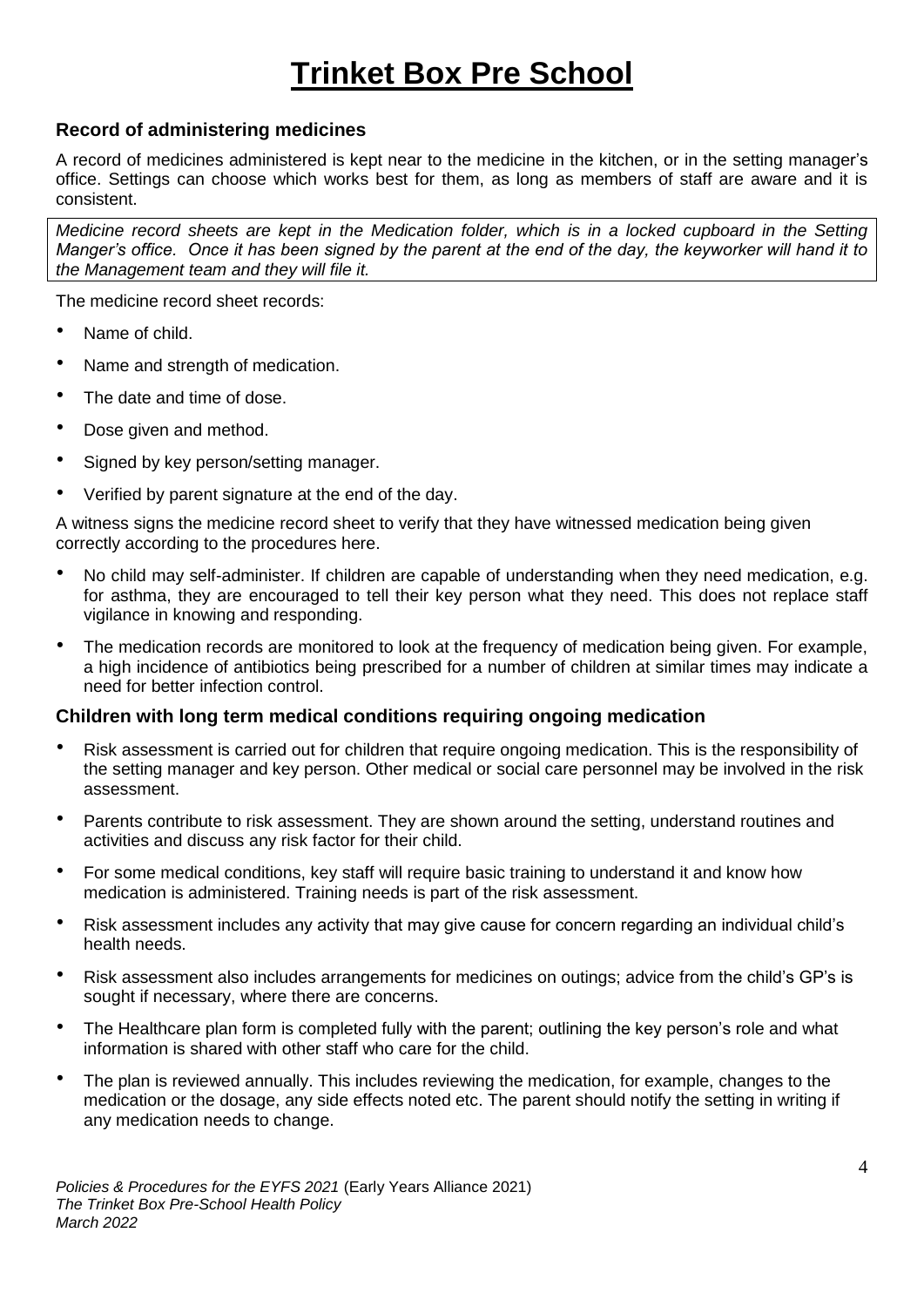## **Managing medicines on trips and outings**

- Children are accompanied by their key person, or other staff member who is fully informed about their needs and medication.
- Medication is taken in a plastic wallet labelled with the child's name, name of medication, copy of the consent form and a form to record administration, with details as above.
- The form is later signed and filed in the Medication folder.
- If a child on medication has to be taken to hospital, the child's medication is taken in a sealed plastic wallet clearly labelled as above.

#### **Staff taking medication**

Staff taking medication must inform their manager. The medication must be stored securely away from the children. The manager must be made aware of any contra-indications for the medicine so that they can risk assess and take appropriate action as required. The setting may request a medical report from the employees' doctor, depending on the type of medication prescribed.

## **04.3 Life-saving medication and invasive treatments**

Life-saving medication and invasive treatments may include adrenaline injections (EpiPens) for anaphylactic shock reactions (caused by allergies to nuts, eggs etc) or invasive treatment such as rectal administration of Diazepam (for epilepsy).

- The key person/other responsible first aider responsible for the intimate care of children who require life-saving medication or invasive treatment will undertake their duties in a professional manner having due regard to the procedures listed above.
- The child's welfare is paramount, and their experience of intimate and personal care should be positive. Every child is treated as an individual and care is given gently and sensitively; no child should be attended to in a way that causes distress or pain.
- The key person works in close partnership with parents/carers and other professionals to share information and provide continuity of care.
- Children with complex and/or long-term health conditions have a healthcare plan in place which takes into account the principles and best practice guidance given here.
- Key persons have appropriate training for administration of treatment and are aware of infection control best practice, for example, using personal protective equipment (PPE).
- Key persons speak directly to the child, explaining what they are doing as appropriate to the child's age and level of comprehension.
- Children's right to privacy and modesty is respected. Another practitioner is usually present during the process.

## **Record keeping**

For a child who requires invasive treatment the following must be in place from the outset:

- A letter from the child's GP/consultant stating the child's condition and what medication if any is to be administered or anaphylaxis care plan.
- Written consent from parents allowing members of staff to administer medication.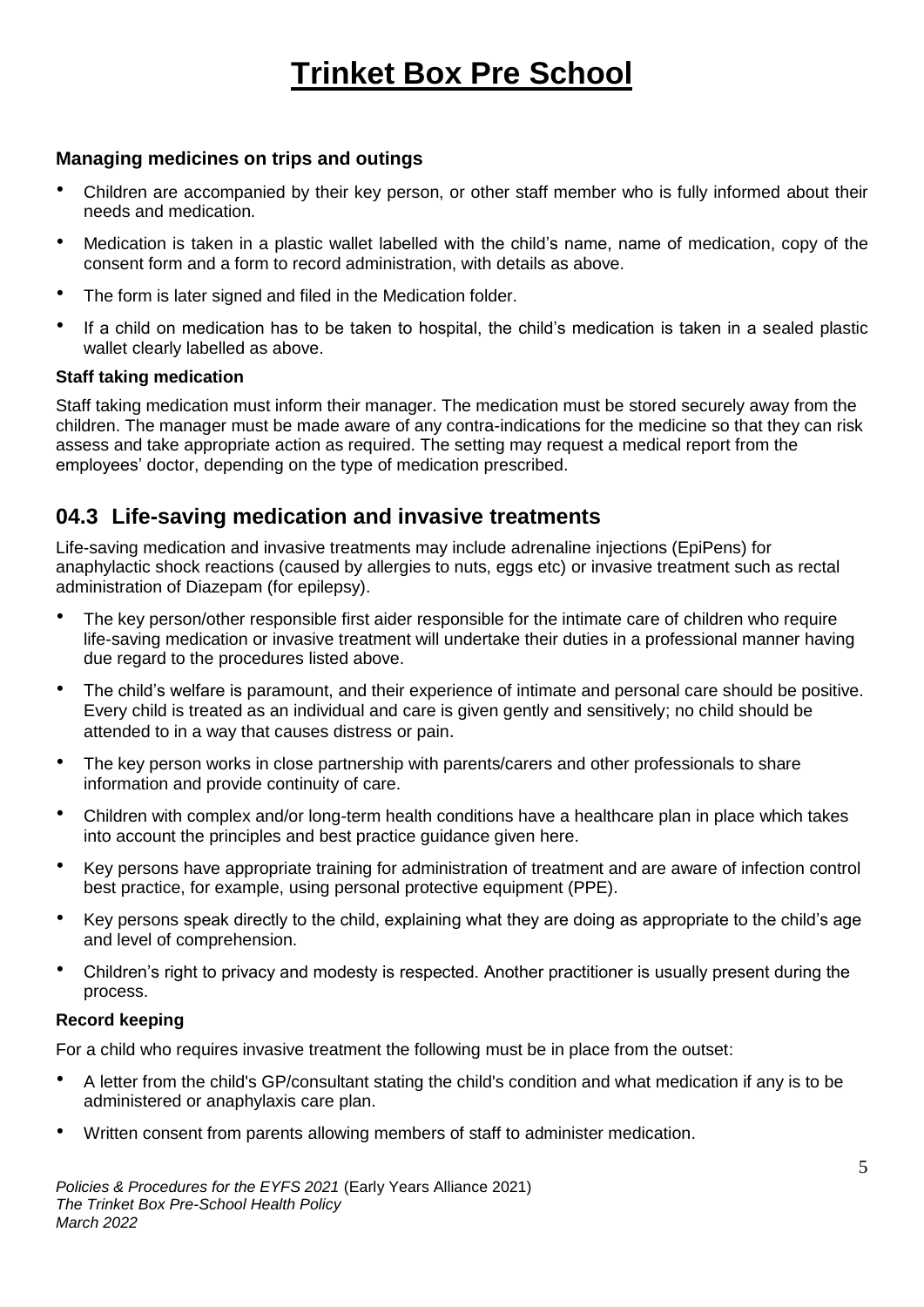- Proof of training in the administration of such medication by the child's GP, a district nurse, children's nurse specialist or a community paediatric nurse.
- A healthcare plan.

The insurance providers are informed of any children requiring invasive treatments. A record is made on the medication record form of the intimate/invasive treatment each time it is given.

## **Physiotherapy**

- Children who require physiotherapy whilst attending the setting should have this carried out by a trained physiotherapist.
- If it is agreed in the health care plan that the key person should undertake part of the physiotherapy regime, then the required technique must be demonstrated by the physiotherapist personally; written guidance must also be given and reviewed regularly. The physiotherapist should observe the practitioner applying the technique in the first instance.

## **Safeguarding/child protection**

- Practitioners recognise that children with SEND are particularly vulnerable to all types of abuse, therefore the safeguarding procedures are followed rigorously.
- If a practitioner has any concerns about physical changes noted during a procedure, for example unexplained marks or bruising then the concerns are discussed with the designated person for safeguarding and the relevant procedure is followed.

## **Treatments such as inhalers or EpiPens must be immediately accessible in an emergency.**

## **04.4 Poorly children**

If a child appears unwell during the day, for example has a raised temperature, sickness, diarrhoea\* or pains, particularly in the head or stomach then the setting manager calls the parents and asks them to collect the child or send a known carer to collect on their behalf.

\*Diarrhoea is defined as 3 or more liquid or semi-liquid stools in a 24-hour period.

[\(www.gov.uk/government/publications/health-protection-in-schools-and-other-childcare-](http://www.gov.uk/government/publications/health-protection-in-schools-and-other-childcare-facilities/chapter-9-managing-specific-infectious-diseases#diarrhoea-and-vomiting-gastroenteritis)

[facilities/chapter-9-managing-specific-infectious-diseases#diarrhoea-and-vomiting-gastroenteritis\)](http://www.gov.uk/government/publications/health-protection-in-schools-and-other-childcare-facilities/chapter-9-managing-specific-infectious-diseases#diarrhoea-and-vomiting-gastroenteritis)

- If a child has a raised temperature, they are kept cool by removing top clothing, sponging their heads with cool water and kept away from draughts.
- A child's temperature is taken and checked regularly, using Fever Scans or other means i.e. ear/body thermometer. In the event of Covid 19 symptoms being present, the setting will follow the guidance 'Actions for Early Years and Childcare Providers during the Covid 19 Pandemic' (section 4).
- In an emergency an ambulance is called and the parents are informed.
- Parents are advised to seek medical advice before returning them to the setting; the setting can refuse admittance to children who have a raised temperature, sickness and diarrhoea or a contagious infection or disease.
- Where children have been prescribed antibiotics for an infectious illness or complaint, parents are asked to keep them at home for 48 hours.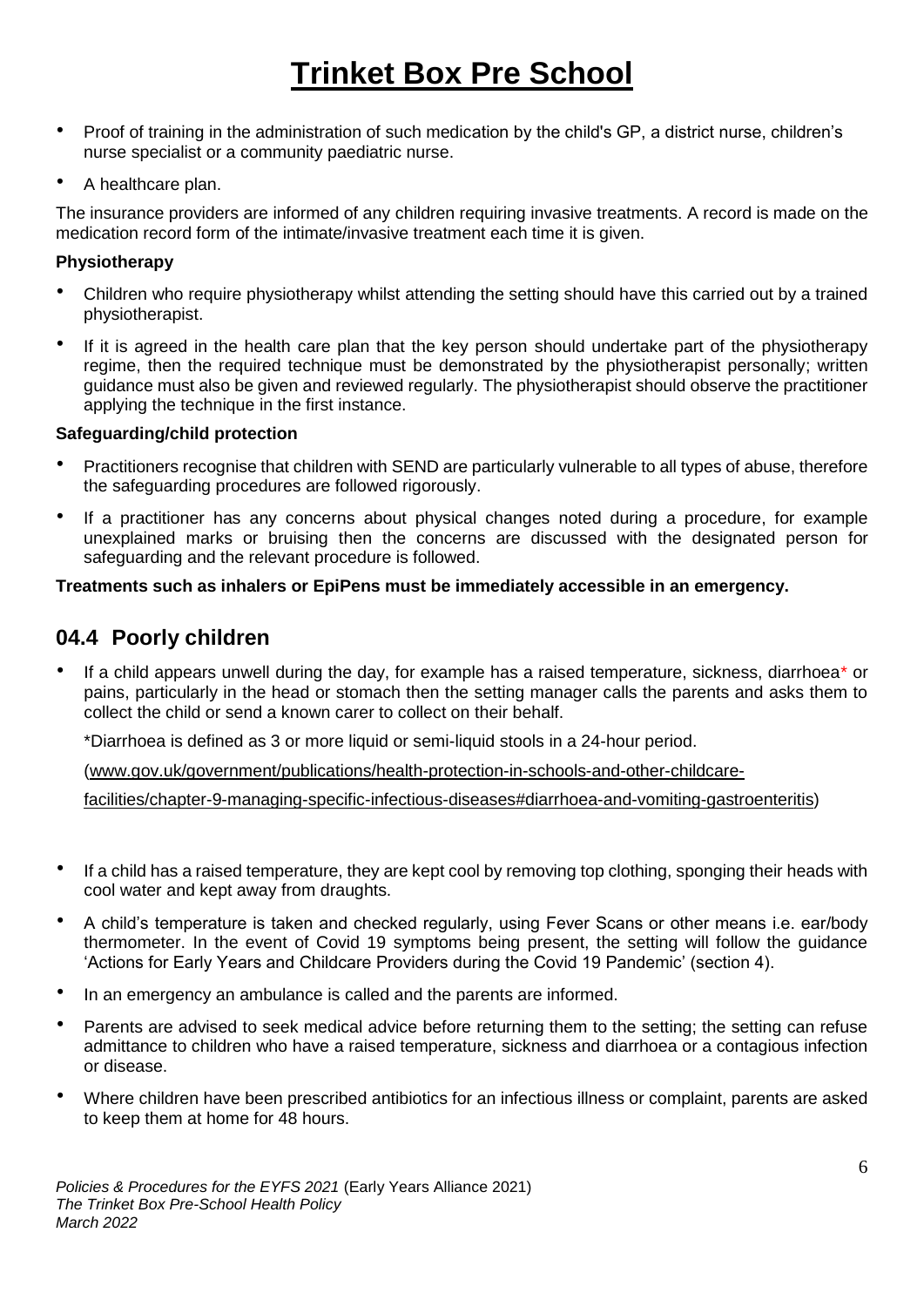- After diarrhoea or vomiting, parents are asked to keep children home for 48 hours following the last episode.
- Some activities such as sand and water play and self-serve snack will be suspended for the duration of any outbreak.
- The setting has information about excludable diseases and exclusion times.
- The setting manager notifies the Committee if there is an outbreak of an infection (affects more than 3-4 children) and keeps a record of the numbers and duration of each event.
- The setting manager has a list of notifiable diseases and contacts Public Health England (PHE) and Ofsted in the event of an outbreak.
- If staff suspect that a child who falls ill whilst in their care is suffering from a serious disease that may have been contracted abroad such as Ebola, immediate medical assessment is required. The setting manager or deputy calls NHS111 and informs parents.

## **HIV/AIDS procedure**

HIV virus, like other viruses such as Hepatitis, (A, B and C), are spread through body fluids. Hygiene precautions for dealing with body fluids are the same for all children and adults.

- Single use vinyl gloves and aprons are worn when changing children's nappies, pants and clothing that are soiled with blood, urine, faeces or vomit.
- Protective rubber gloves are used for cleaning/sluicing clothing after changing.
- Soiled clothing is rinsed and bagged for parents to collect.
- Spills of blood, urine, faeces or vomit are cleared using mild disinfectant solution and mops; cloths used are disposed of with clinical waste.
- Tables and other furniture or toys affected by blood, urine, faeces or vomit are cleaned using a disinfectant.
- Baby mouthing toys are kept clean and plastic toys cleaned in sterilising solution regularly.

## **Nits and head lice**

- Nits and head lice are not an excludable condition; although in exceptional cases parents may be asked to keep the child away from the setting until the infestation has cleared.
- On identifying cases of head lice, all parents are informed and asked to treat their child and all the family, using current recommended treatments methods if they are found.

## **\*\*Paracetamol based medicines (e.g. Calpol)**

The use of paracetamol-based medicine may not be agreed in all cases. The setting cannot take bottles of non-prescription medicine from parents to hold on a 'just in case' basis. Settings do not normally keep such medicine on the premises as they are not allowed to 'prescribe'. A child over two who is not well, and has a temperature, must be kept cool and the parents asked to collect straight away.

A child who is unwell and requires Calpol should not attend preschool. It should be noted that Calpol can mask Covid 19 symptoms.

*Whilst the brand name Calpol is referenced, there are other products which are paracetamol or Ibuprofen based pain and fever relief such as Nurofen for children over 3 months.*